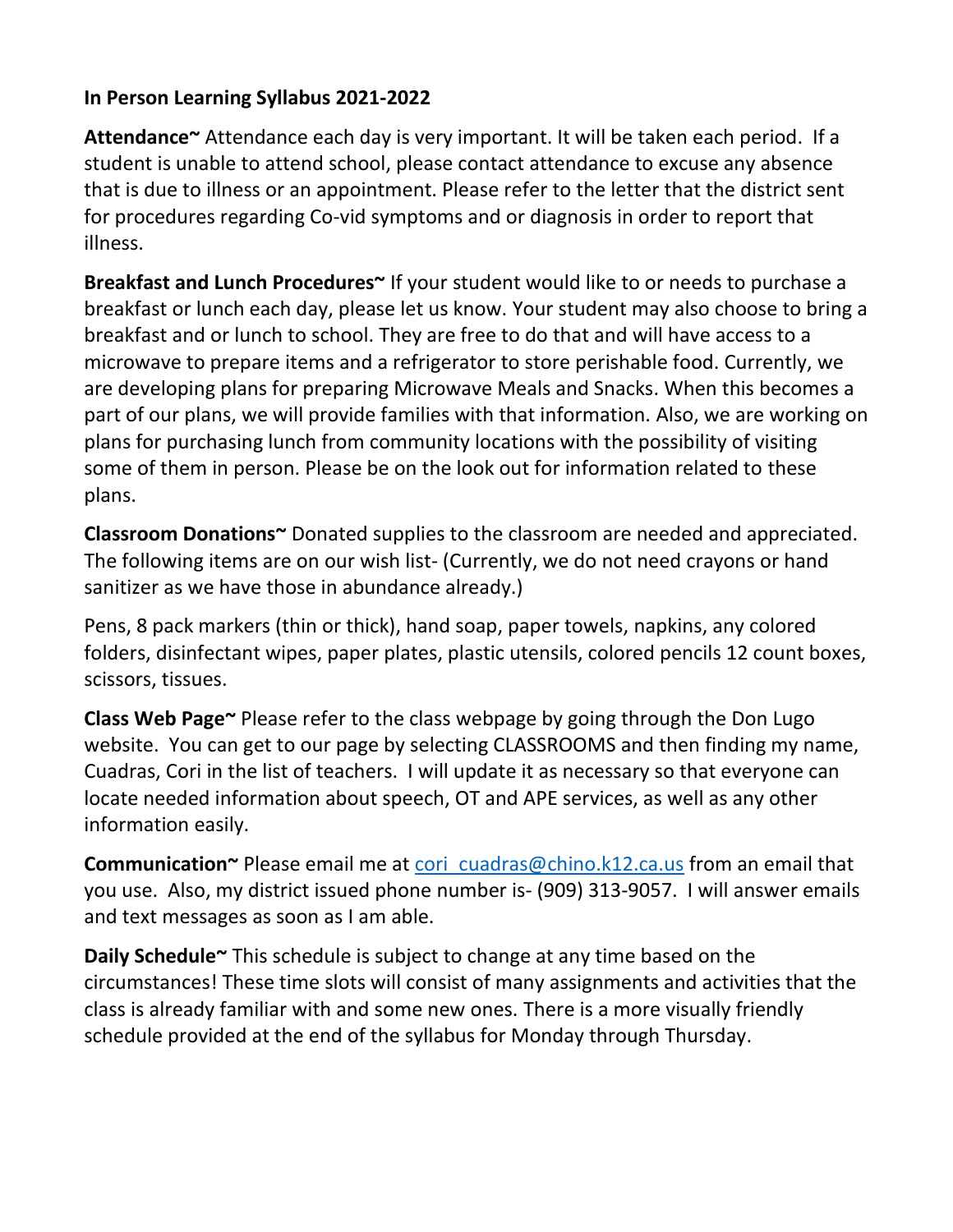Mon.- PERIOD 1-6

7:00-7:20- Student arrival/bus drop off, take roll, breakfast

7:20-8:22- Weekend Discussion and Mad Libs Fill ins- PER. 1

8:22-8:28- Break

8:28-9:35- Grocery List for News 2 You Recipe or Microwave Cooking- PER. 2

9:35- 9:41- Break

9:41- 10:43- Jobs Activities- PER. 3

10:43- 10:49- Break

10:49-11:51- Price Match or Grocery Ad Hunt- PER. 4

11:51-12:21- LUNCH

12:21-12:27- Break

12:27-1:29- Email Home Activity- PER. 5

1:29-1:35- Transition to PE

1:35- 2:30- APE- PER. 6

2:30-2:37- student dismissal/ bus pick-up

Tues.- PERIOD 1-6

- 7:00-7:20- Student arrival/bus drop off, take roll, breakfast
- 7:20-8:22- Choose a Chore Talk and News 2 You Reading- PER. 1

8:22-8:28- Break

8:28-9:35- Math Work- PER. 2

9:35- 9:41- Break

9:41- 10:43- Scavenger Hunt- PER. 3

10:43- 10:49- Break

10:49-11:51- Microwave Cooking or News 2 You Recipe- PER. 4

11:51-12:21- LUNCH

12:21-12:27- Break

12:27-1:29- Email Home Activity- PER. 5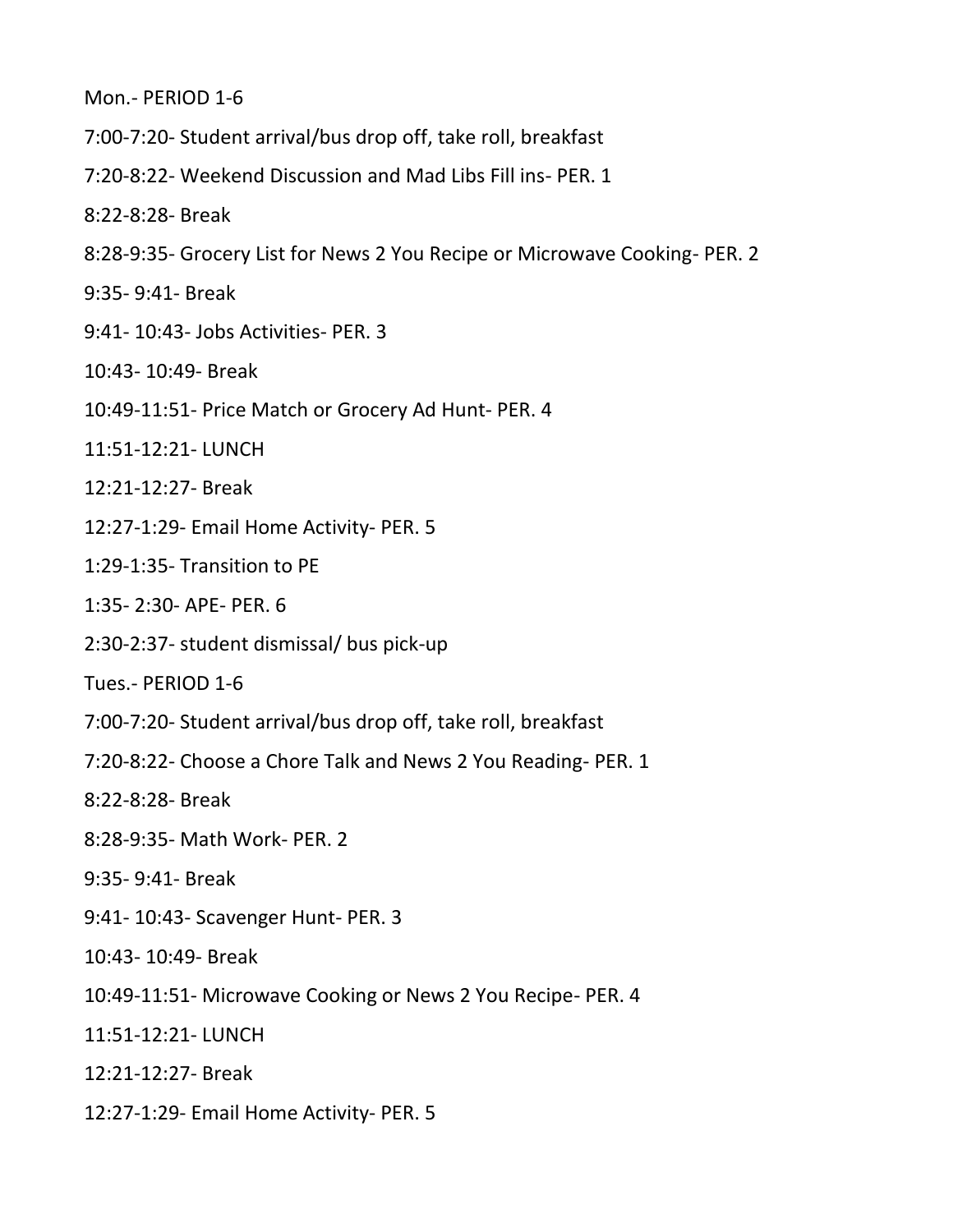- 1:29-1:35- Transition to PE
- 1:35- 2:30- APE- PER. 6
- 2:30-2:37- student dismissal/ bus pick-up

Wed.- PERIOD 1-6

- 7:00-7:20- Student arrival/bus drop off, take roll, breakfast
- 7:20-8:22- Be a Chef Discussion and News 2 You Activity Pages- PER. 1
- 8:22-8:28- Break
- 8:28-9:35- Personal Budget- PER. 2
- 9:35- 9:41- Break
- 9:41- 10:43- Recycling or other on campus Work Experience- PER. 3
- 10:43- 10:49- Break
- 10:49-11:51- Virtual Outing- PER. 4
- 11:51-12:21- LUNCH
- 12:21-12:27- Break
- 12:27-1:29- Email Home Activity- PER. 5
- 1:29-1:35- Transition to PE
- 1:35- 2:30- APE- PER. 6
- 2:30-2:37- student dismissal/ bus pick-up
- Thur.- PERIOD 1-6
- 7:00-7:20- Student arrival/bus drop off, take roll, breakfast
- 7:20-8:22- Weekend Discussion and Social Skills Game- PER. 1
- 8:22-8:28- Break
- 8:28-9:35- \$ Up Activities- PER. 2
- 9:35- 9:41- Break
- 9:41- 10:43- Work Project Practice Activities- PER. 3
- 10:43- 10:49- Break
- 10:49-11:51- Weekly Self Assessment- PER. 4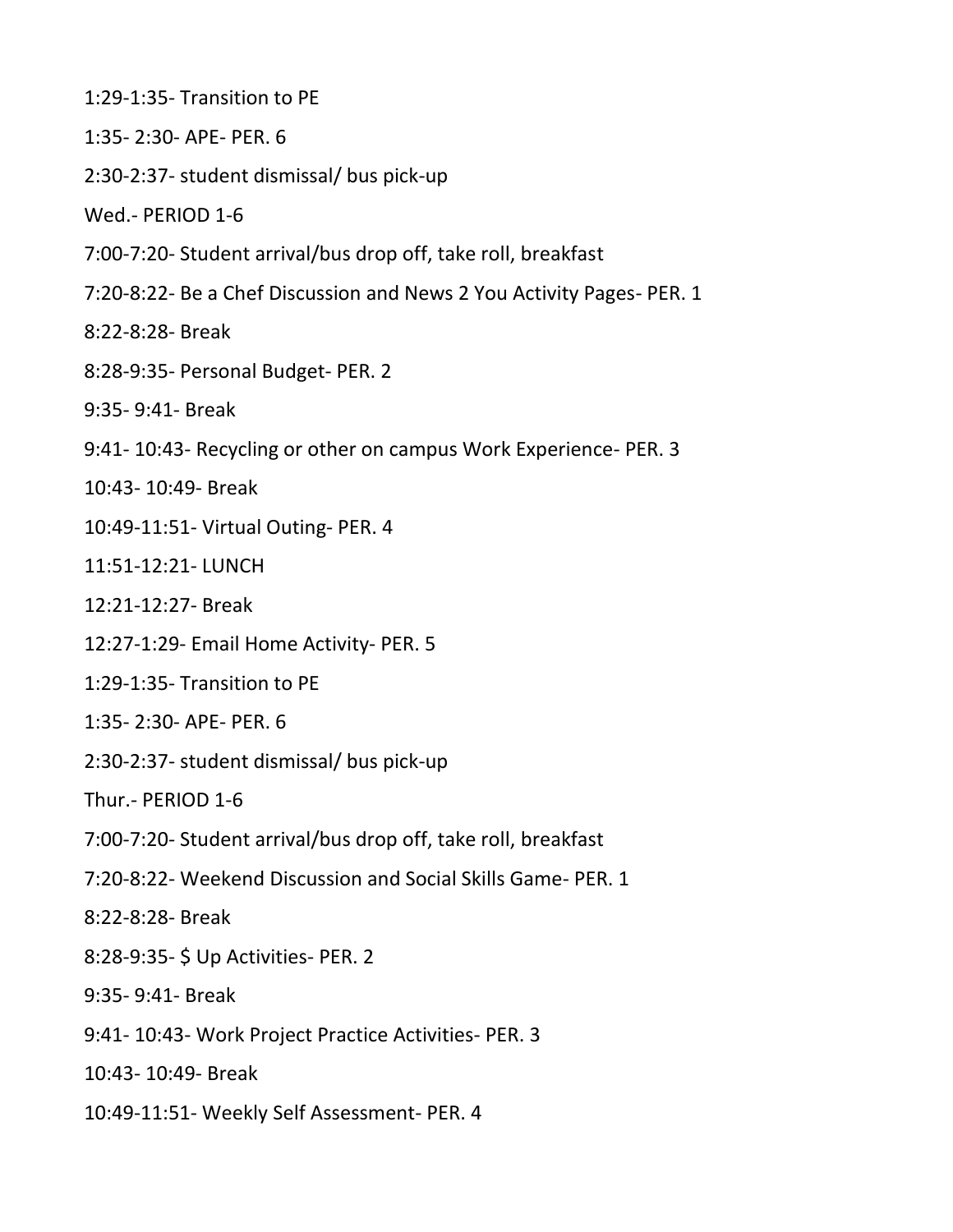11:51-12:21- LUNCH

- 12:21-12:27- Break
- 12:27-1:29- Email Home Activity- PER. 5
- 1:29-1:35- Transition to PE
- 1:35- 2:30- APE- PER. 6
- 2:30-2:37- student dismissal/ bus pick-up
- Fri.- PERIOD 1-6
- 7:00-7:20- Student arrival/bus drop off, take roll, breakfast
- 7:20-8:00- Movie Morning in the Classroom
- 8:00-8:10- Break
- 8:10-9:04- Personal Information- PER. 1
- 9:04-9:10- Break
- 9:10-10:07- Website Visit- PER. 2
- 10:07- 10:13- Break
- 10:13- 11:07- Social Stories or Scenarios- PER. 3
- 11:07- 11:13- Break
- 11:13- 12:07- News 2 You Wrap Up- PER. 4
- 12:07-12:37- LUNCH
- 12:37-12:43- Break
- 12:43-1:37- Special Assignments- PER. 5
- 1:37-1:43- Transition to PE
- 1:43- 2:30- APE- PER. 6
- 2:30-2:37- student dismissal/ bus pick-up

Daily Student **Needed** and *Suggested* Items~ Each day, students will **need** to bring the following items from home- **mask, water bottle for the day, breakfast and lunch (**unless they eat breakfast at home or go to the cafeteria for these meals**),** if they have one**district issued Chromebooks and charging cords**. It is *suggested* that students bring the following items from home- *own pens and pencils, hand sanitizer, tissue, disposable masks, snacks, colored pencils, markers, personal size whiteboard.*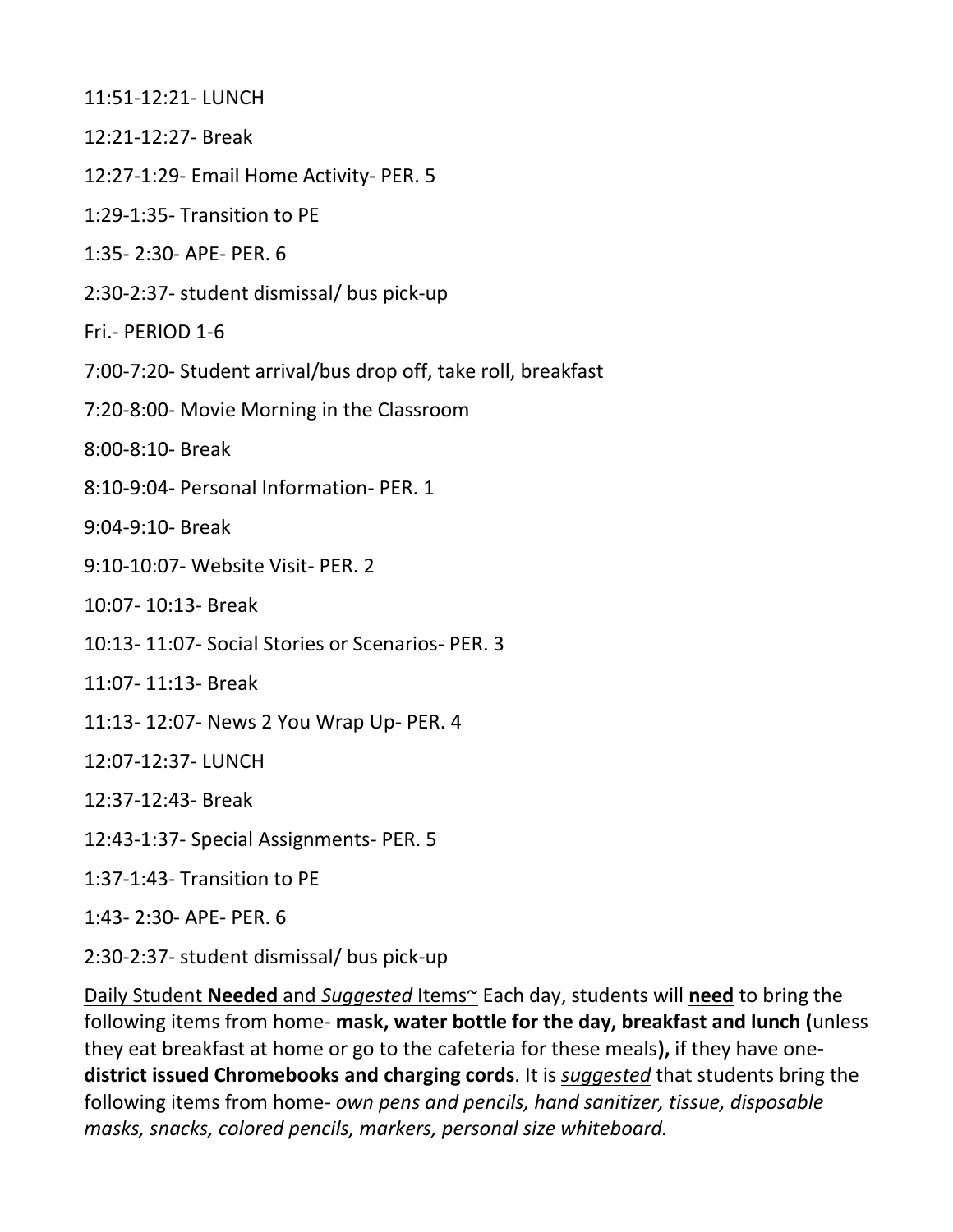**Google Classroom Use~** Along with Paper and Pencil forms, this is the platform that we will be using for students to practice skills in class. They will also continue to be able to log into it when at home in order to access assignments and activities in order to share them with their family. It is extremely important that the students have help from family members to navigate this platform. They will need support, as this is something that will be unfamiliar to them and will require computer literacy skills.

**Grades~** Letter grades are based on a point system. The students earn a 1=Poor, 2=Below Average, 3=Average, 4= Above Average, 5= Excellent in the categories of Task Initiation/Level of Engagement, Following Directions/Work Quality, Time Management/Problem Solving, Social Skills/Behavior, and Independence Level/Mastery of Task when they complete activities and tasks. So, the students have the opportunity to earn 25-21 pts.=A, 20-16 pts.=B, 15-11 pts.=C, 10-6 pts.=D, 5-1 pts.=F.

**Masks~** Students and staff are required to wear a mask while in the classroom. Breaks will be given throughout the day outside for mask removal. Please make sure that your student has masks that they are comfortable with and they are clean each day.

**PE Procedures~** Students will change for PE by changing into a PE shirt. If a student does not have a PE shirt, we can provide one for them. Students will need to wear tennis shoes or sneakers for PE and girls will need to change to shorts if they wear a skirt or dress to school. They can bring a pairs of shoes and any comfortable shorts to school that they can keep in their personal locker.

**School Transportation~** Families should take student temperature at home before boarding the bus or arriving at school. Students will have assigned seats on the bus. Students must wear masks on the bus.

**Student Email Accounts~** Each student has an email account issued by the district. It can be accessed by going through Class Link. All Google Classroom announcements and assignments post there and in Google Classroom. Also, students will be sending emails home at least once a week from this account. Please be on the lookout for these important messages!

**Technology Access~** If a student has been issued a Chromebook by the district, they need to bring it and its charging cord to school every day and take it home every day. There is a class set of Chromebooks available for use in the classroom, but it is highly recommended that students bring the Chromebooks they were issued.